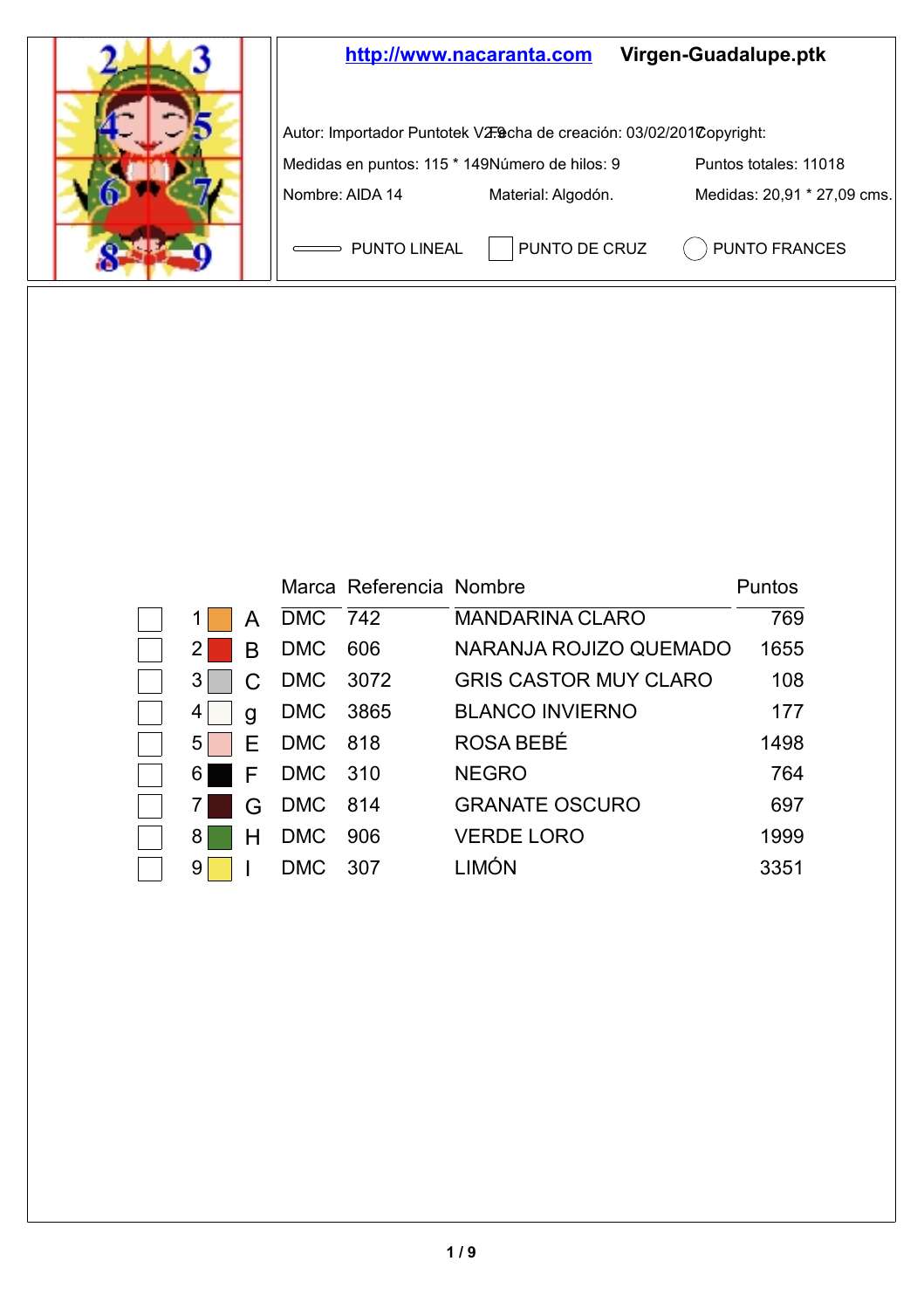**<http://www.nacaranta.com>Virgen-Guadalupe.ptk 58\*37**

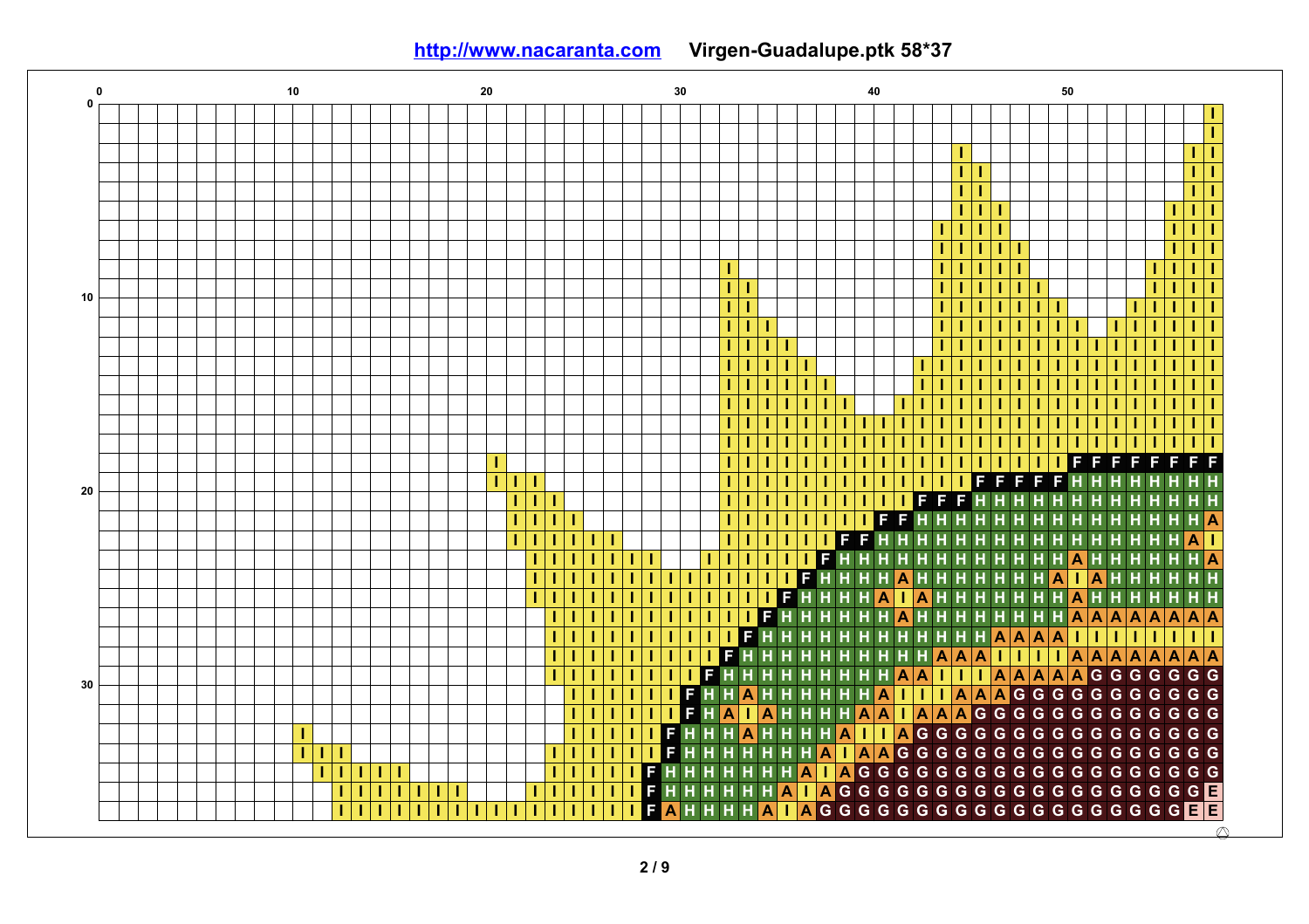**<http://www.nacaranta.com>Virgen-Guadalupe.ptk 57\*37**

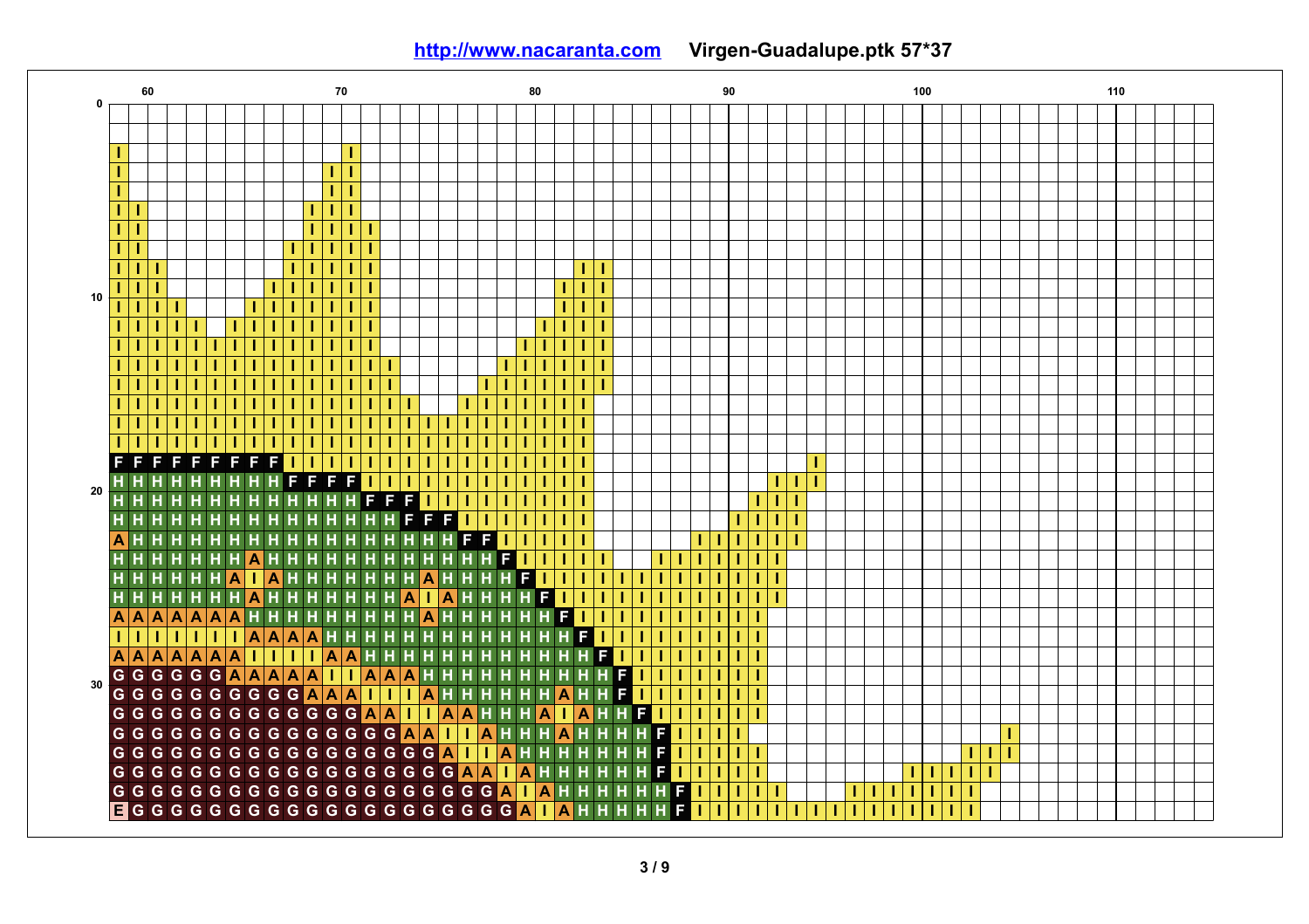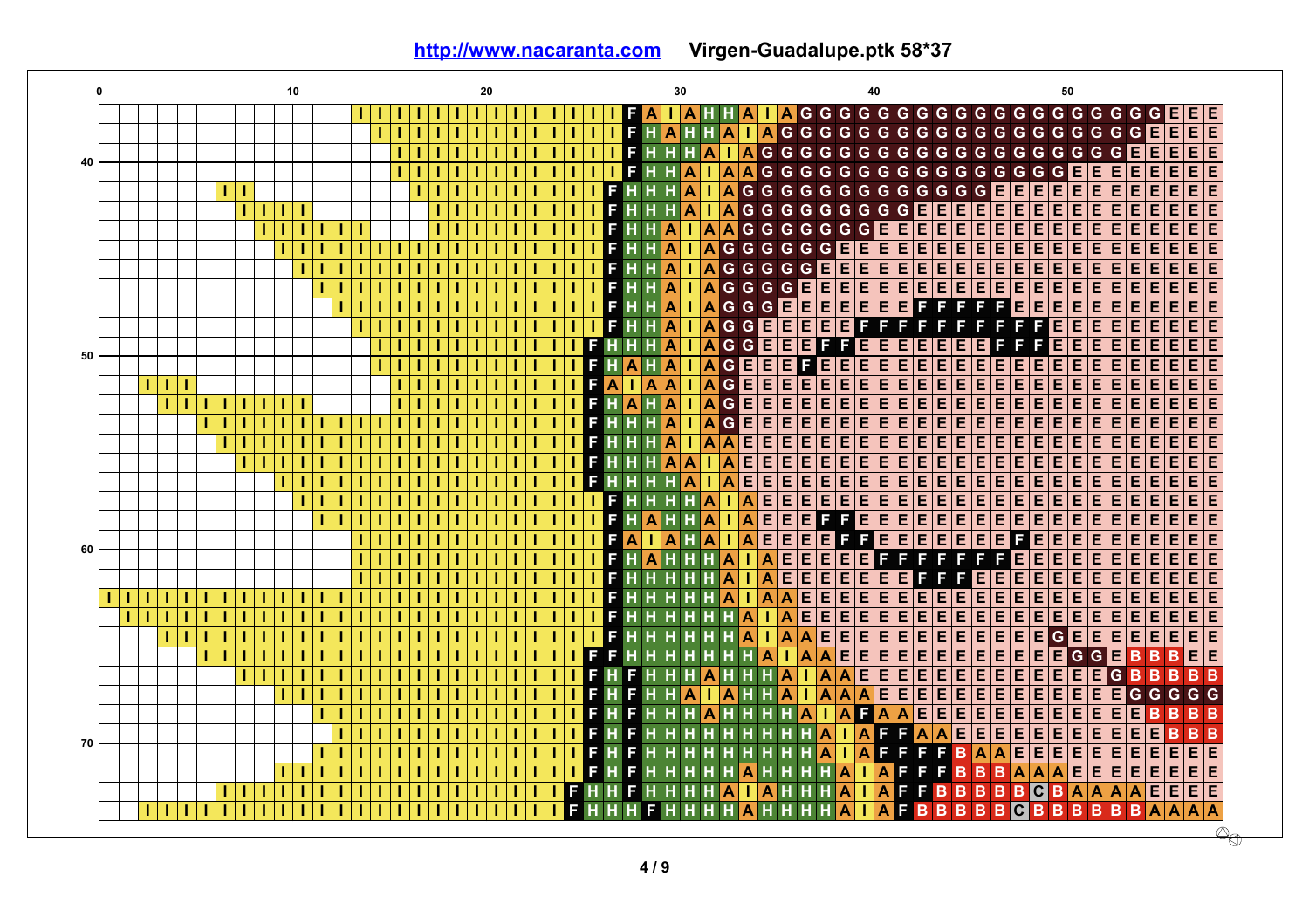**<http://www.nacaranta.com>Virgen-Guadalupe.ptk 57\*37**

| 60                                                                 | 70                                                                                                                                                              | 80                                                                                             | 90                                     | 100 | 110     |  |
|--------------------------------------------------------------------|-----------------------------------------------------------------------------------------------------------------------------------------------------------------|------------------------------------------------------------------------------------------------|----------------------------------------|-----|---------|--|
| E<br>Е                                                             |                                                                                                                                                                 |                                                                                                |                                        |     |         |  |
| Е<br>E<br>Е<br>G                                                   | G G G G G G G G G G G G G G G G G G A                                                                                                                           | A<br>A                                                                                         | F                                      |     |         |  |
| E<br>Е                                                             | G G G G G G G G G G G G G G G G G G <mark>A</mark>                                                                                                              | ۱A<br>A<br>H<br>¢                                                                              | F                                      |     |         |  |
| $rac{E}{E}$<br>$rac{E}{E}$<br>40<br>E<br>Е<br>E<br>E               | Е<br>G<br>G<br>G<br>G G                                                                                                                                         | GGGGGGGGGGG<br>A<br>G<br>A<br>н                                                                | F                                      |     |         |  |
| EE<br>E<br>ĪΕ<br>E<br>E<br>E                                       | EE<br>E E<br>E                                                                                                                                                  | G G G G G G G G G G G G A<br>A<br>т                                                            | F                                      |     | -1<br>H |  |
| Ε<br>Ε<br>Ε<br>E<br>E<br>E                                         | E<br>EE<br>$\overline{\mathsf{E} \mathsf{E}}$<br>百日<br><b>EE</b>                                                                                                | $G G G G G G G G G G$<br>A<br>$\mathbf{A}$<br>т.                                               | F<br>Е                                 |     | т<br>т  |  |
| Ε<br>E<br>Ε<br>E<br>E<br>E                                         | E<br>Ē<br>Έ<br>E E<br>EE<br>Ε<br>E<br>E<br>E                                                                                                                    | $\overline{\mathbf{A}}$<br>G G G G G G G<br>A<br>E<br>т.                                       | F                                      |     |         |  |
| E<br>E<br>Е<br>Е<br>E<br>E                                         | E<br>E E <br>E E E E<br> E E<br>E E                                                                                                                             | GGGGGA<br>E E <br>T                                                                            | A<br>F                                 |     |         |  |
| Е<br>E<br>Е<br>E<br>E<br>E                                         | E<br>E E <br>$\overline{E}$ e $\overline{E}$ e $\overline{E}$ e $\overline{E}$ e $\overline{E}$                                                                 | E E E E<br>G G G G G A<br>1                                                                    | A<br>F                                 |     |         |  |
| E<br>E<br>E<br>E<br>E<br>E                                         | E<br>E<br>E E<br>E<br>E<br>$E$ $E$<br>E<br>E<br>E                                                                                                               | A<br>E E E <br>E<br>$\blacksquare$ G G<br>G<br>G                                               | A<br>F                                 |     |         |  |
| E<br>E<br>E<br>E<br>E<br>E                                         | $\overline{E}$<br>E<br>E<br>FE<br>E<br>Е<br>F<br>Е<br>F<br>F                                                                                                    | E<br>E<br>A<br>E<br>E<br>Е<br>G<br>G<br>G<br>G                                                 | A<br>F                                 |     |         |  |
| $\overline{E}$<br>E<br>E<br>E<br>E<br>E                            | E<br>Ε<br>E<br>E<br>F<br>Е<br>F                                                                                                                                 | F<br>E E<br>E E <br>Ā<br>$\mathbf G$<br>G<br>F<br>G<br>т                                       | A<br>F                                 |     |         |  |
| $\overline{\mathsf{E}}\overline{\mathsf{E}}$<br>E<br>E<br>E<br>E   | E<br>EE<br>F<br> E E<br>Е<br>Е<br>Е<br>Е                                                                                                                        | Ē<br>F<br>EE<br> G<br>E E <br>A<br>F<br>G<br>1                                                 | н<br>A<br>F                            |     |         |  |
| $\frac{\overline{E}}{\overline{E}}$<br>50<br>E<br>E<br>E<br>E<br>E | Έ<br>Έ<br>E E<br>E<br>E<br>ΤΕ<br>E E <br>Е<br>E                                                                                                                 | 直<br>Ē<br>E E<br>E E <br>A<br>$ G $ $G $<br>1                                                  | A<br>н<br>F                            |     |         |  |
| Ε<br>Ε<br>Ε<br>Ε<br>Е<br>E                                         | Έ<br>Έ<br>Έ<br>Έ<br>Ε<br>Ε<br>E<br>Е<br>E<br>E<br>E                                                                                                             | Ε<br>E E<br>Ε<br>Ε<br>Ε<br>E<br>G<br>A<br>G<br>т                                               | A<br>A<br>F<br>н                       |     | т       |  |
| E<br>E<br>E<br>E<br>Е<br>E                                         | E<br>E<br>E<br>E E<br>E<br>E<br>E<br>E<br>E<br>Е                                                                                                                | E<br>E<br>E<br>E<br>A<br>E<br>G <sub>G</sub><br>E<br>E<br>т                                    | A<br>$\overline{\mathbf{A}}$<br>T<br>F |     |         |  |
| Ε<br>E<br>Ε<br>Е<br>E<br>E                                         | Ε<br>E<br>Ε<br> E E<br>E<br>E<br>E<br>E<br>E<br>E                                                                                                               | Ε<br>$\overline{E}$ $\overline{E}$<br>Ε<br>Е<br>E <br>A<br>E<br>G<br>A<br>1                    | A<br>A<br>F<br>н                       |     |         |  |
| E<br>E<br>E<br>Е<br>E<br>E                                         | E<br>E E<br>$\overline{\mathsf{E}}\overline{\mathsf{E}}$<br> E E<br>E<br>ΙE<br>Е<br>IE.                                                                         | G<br>E E <br>E E<br>E E <br>E<br>A<br>Α                                                        | F                                      |     |         |  |
| E<br>E<br>E<br>Ε<br>E<br>E                                         | E<br>Ε<br>E E<br>Ε<br>E<br>E<br>E<br>Ε<br>E<br>E                                                                                                                | $\mathsf G$<br>E<br>Ε<br>Ε<br>E<br>E<br>E<br>E<br>Ā<br>A                                       | F                                      |     |         |  |
| E<br>E<br>E<br>E<br>E<br>E                                         | $\overline{E}$<br>E<br>E<br> E E<br>E<br>E<br>E<br>E<br>E<br>E                                                                                                  | $E$ $E$<br>E<br>E<br>E<br>E<br>A<br>A<br>E<br>A                                                | F                                      |     |         |  |
| Ε<br>Ε<br>Ε<br>E<br>E<br>E                                         | $\overline{E}$<br>E<br>$E$ $E$<br>$\overline{\mathsf{E} \mathsf{E}}$<br>$\overline{\mathsf{E} \mathsf{E}}$<br>$\overline{\mathsf{E}}\overline{\mathsf{E}}$<br>E | $E$ $E$<br>$\overline{E}$ $\overline{E}$<br>E E<br>Ε<br>$\overline{\mathsf{A}}$<br>A<br>т<br>Α | F                                      |     |         |  |
| Ε<br>E E <br>E<br>E<br>E<br>E                                      | E E <br>$E$ e $E$<br>$E$ e e e e e e e                                                                                                                          | F<br>$\overline{\mathsf{E}}\vert \overline{\mathsf{E}}$<br>E<br>A<br>۱A<br>T<br>н              | F<br>A<br>н                            |     |         |  |
| E<br>Ε<br>E<br>E<br>E<br>E                                         | Ε<br>百日<br>E E<br>EE<br>$E$ $E$ $F$<br>E F                                                                                                                      | EE<br>Ε<br>Ε<br>A<br>E<br>A<br>$\overline{A}$<br>A<br>т                                        | A<br>F                                 |     |         |  |
| 60<br>$\overline{E}$<br>Ε<br>Ε<br>Е<br>E<br>E                      | $\overline{E}$<br>F<br>Ē<br>E<br>E<br>E<br>Е<br>Е<br>F<br>Е<br>F                                                                                                | Έ<br>百日<br>F<br>Ε<br>E<br>$\bullet$<br>T.<br>۱A<br>н                                           | F<br>A                                 |     |         |  |
| E<br>E<br>E<br>E<br>E<br>E                                         | E<br>E E <br>E<br>E E <br>E E<br>Е<br>F<br>Е                                                                                                                    | $E$ $E$<br>EE<br>E E <br>$\boldsymbol{\mathsf{A}}$<br>т<br>Н                                   | F                                      |     |         |  |
| E<br>E<br>E<br>E<br>E<br>E                                         | E<br>E<br>$\overline{\mathsf{E} \mathsf{E}}$<br>E E<br> E E <br> E                                                                                              | E E<br>E<br>E<br>$\overline{\mathbf{A}}$<br>E<br>A                                             | F                                      |     |         |  |
| $\overline{\mathsf{E} \mathsf{E}}$<br>E<br>Е<br>E<br>E<br>E        | 畱<br>E E <br>Ē<br>E<br>E<br>İΕ<br>E<br>E                                                                                                                        | E E<br>Ε<br>E<br>Е<br>A<br>A                                                                   | F                                      |     |         |  |
| E<br>E<br>E<br>$\blacksquare$<br>E<br>E                            | E<br>Ε<br>$\overline{\mathsf{G}}$<br>E<br>E<br>E<br>E<br>E<br>E<br>E<br>E                                                                                       | E<br>E<br>E<br>Е<br>A<br>A                                                                     | F                                      |     |         |  |
| Ε<br>E<br>Е<br>B<br>B<br>B                                         | E<br>E<br>E<br>E<br>E<br>G<br>E<br>E<br>E<br>E<br>$\vert G \vert$                                                                                               | Ε<br>E<br>Ä<br>Е<br>A                                                                          | F                                      |     |         |  |
| B<br> G <br>B<br>B<br>в<br>в                                       | E<br>$\overline{E}$<br>$\overline{\mathsf{E} \mathsf{E}}$<br>E E<br>$\overline{\mathsf{E} \mathsf{E}}$<br>E E<br>E                                              | E E<br>$\overline{A}$<br>A<br>A                                                                | F                                      |     |         |  |
| GEE<br>G <sub>G</sub><br>G G                                       | $\overline{\mathsf{E} \mathsf{E}}$<br>E E E E<br>$E$ $E$ $E$ $E$ $E$                                                                                            | $\blacktriangle$<br>A<br>A<br>A                                                                | F<br>F                                 |     |         |  |
| E<br>B<br>E<br>B<br>в<br>в                                         | E<br>百百<br>E E<br>E E<br>E<br>Ε<br>$\overline{A}$                                                                                                               | Α<br><b>AF</b><br>Е<br>A<br>A<br>н                                                             | F<br>Е<br>т                            |     |         |  |
| B<br>E                                                             | $\overline{\mathsf{E}}$<br>$\overline{\mathsf{E} \mathsf{E}}$<br>E E<br>F                                                                                       | A<br>F<br>A                                                                                    | F                                      |     |         |  |
| E<br>B<br>E<br>в<br>70<br>E<br>E<br>E                              | E E <br>A<br>$\overline{\mathbf{A}}$<br>F<br>E<br>$\overline{\mathsf{A}}$<br>¢<br>$\overline{A}$                                                                |                                                                                                | F<br>F                                 |     |         |  |
| Ε<br>E<br>E                                                        | $\overline{\mathsf{E}}\overline{\mathsf{E}}$<br>E<br>A<br>в                                                                                                     | A<br>Α                                                                                         | Π                                      |     |         |  |
| E<br>Е<br>E<br>Е<br>E<br>E                                         | E<br>A<br>B<br>A<br>F<br>A<br>в<br>в<br>в<br>F                                                                                                                  | A                                                                                              | F                                      |     |         |  |
| Е<br>A<br>E<br>E<br>E<br>$\overline{\mathsf{A}}$                   | $B$ <sub>C</sub><br>A<br>B<br>$\mathbf B$<br>B<br>в<br>в<br>F<br>в                                                                                              | A <br>A<br>н<br>A<br>Α                                                                         | F<br>F<br>Ε                            |     |         |  |
| B<br>A<br>B<br>A<br>в                                              | F<br>B<br>B<br>C.<br>B<br>B<br>B<br>B<br>в<br>B.<br>B                                                                                                           | A                                                                                              | F                                      |     |         |  |
|                                                                    |                                                                                                                                                                 |                                                                                                |                                        |     | ◐       |  |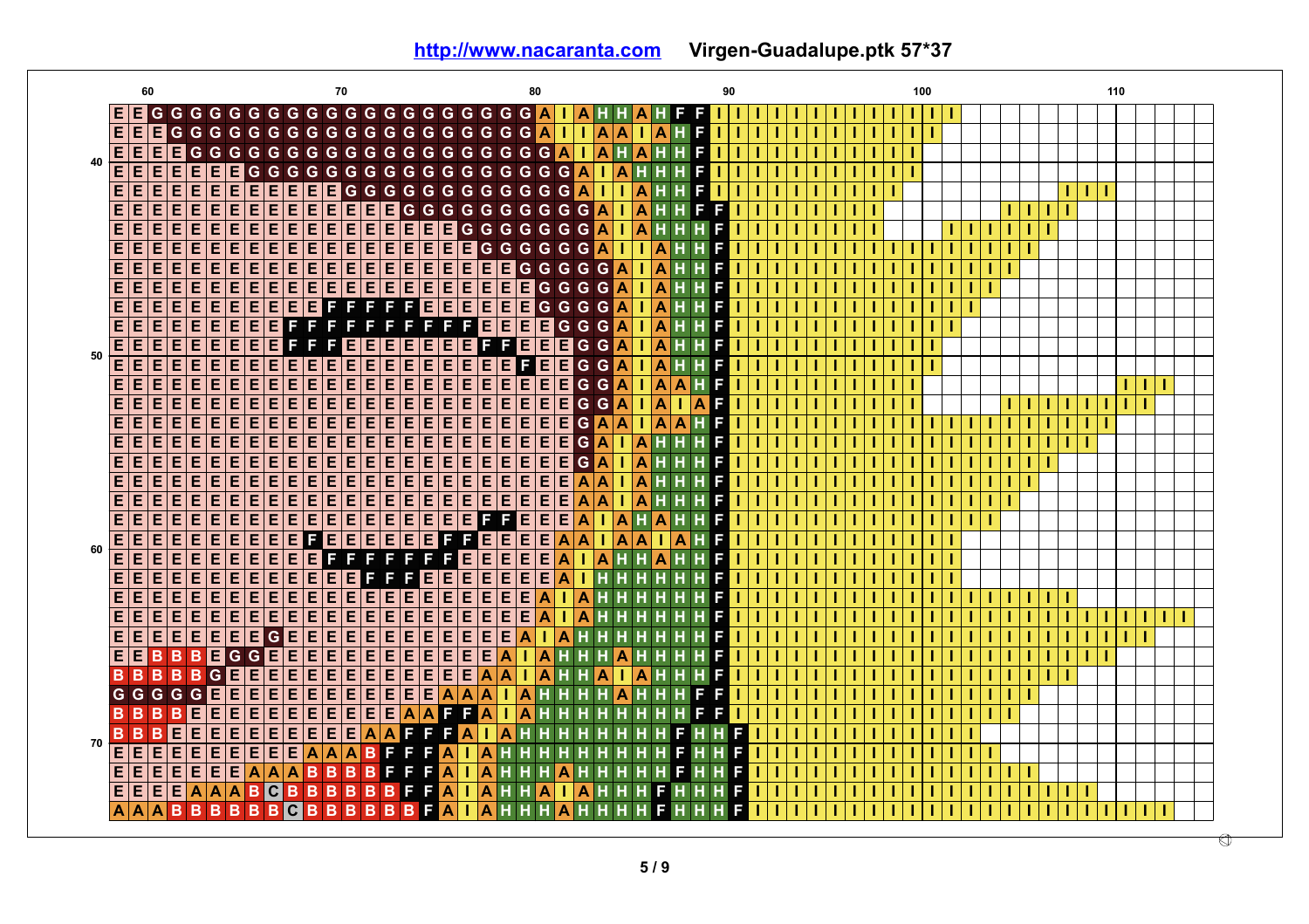**<http://www.nacaranta.com>Virgen-Guadalupe.ptk 58\*38**

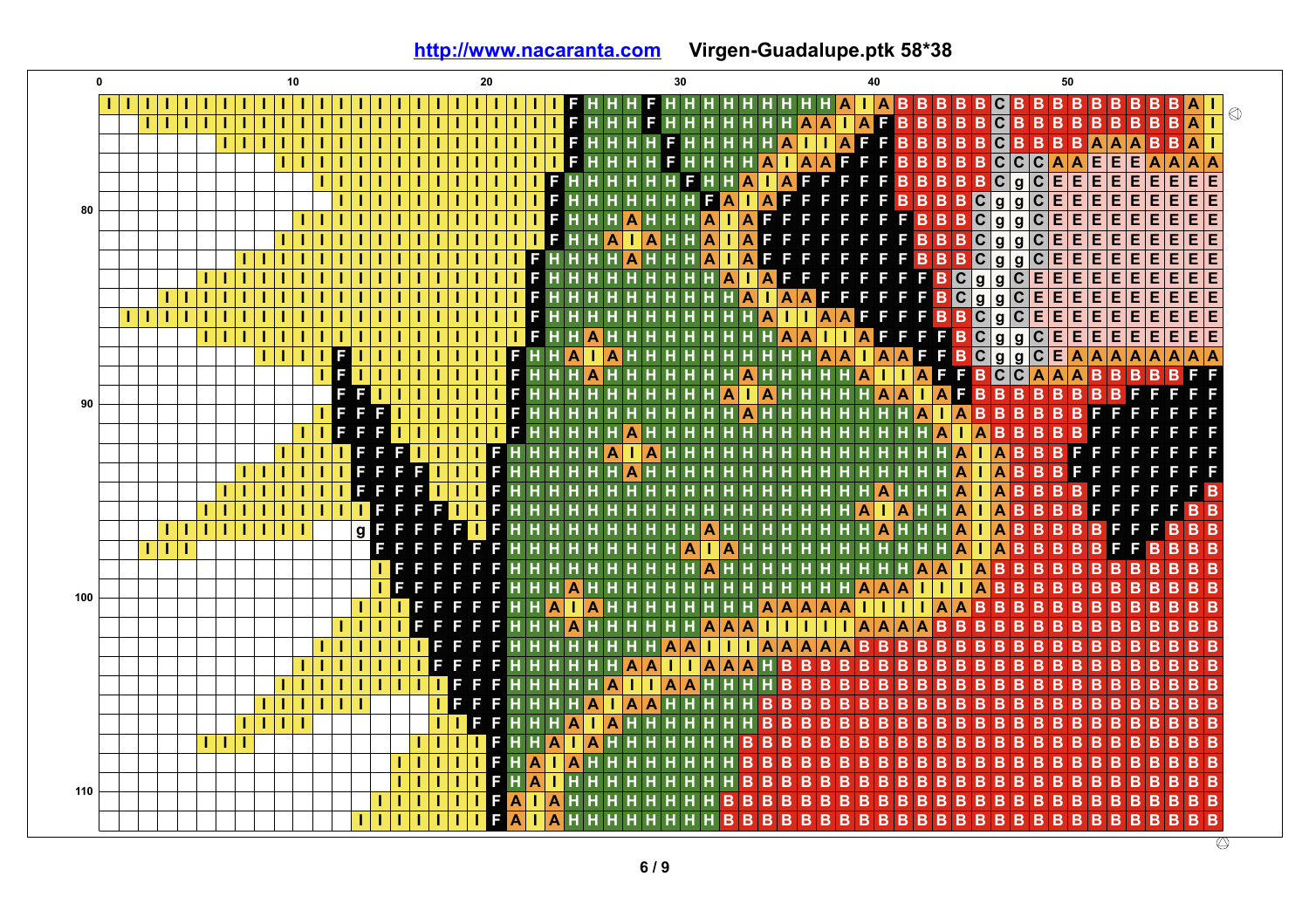**<http://www.nacaranta.com>Virgen-Guadalupe.ptk 57\*38**

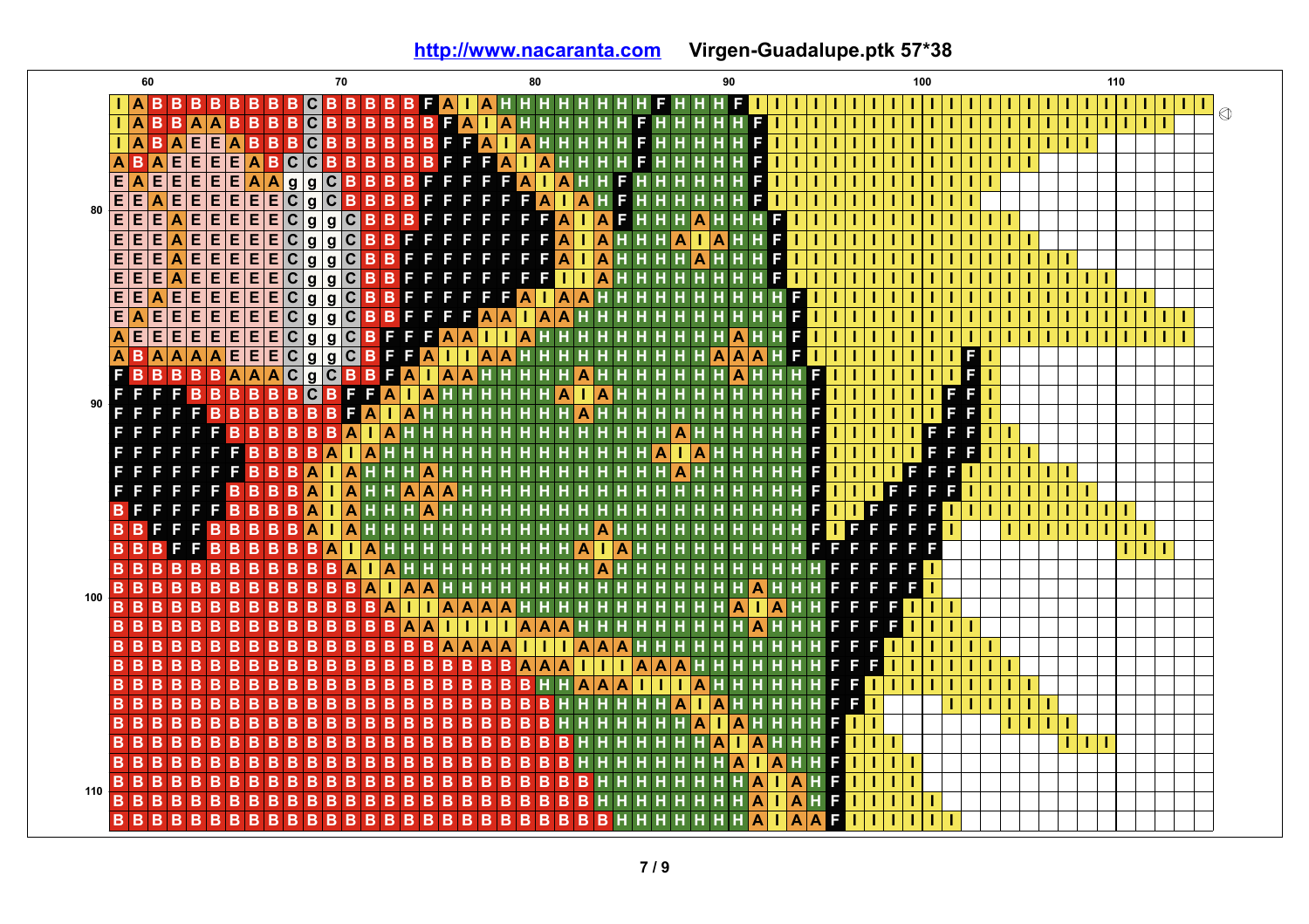**0 10 20 30 40 50 I H H B B B B I I I I I I I F A I H H H H H H H B B B B B B B B B B B B B B B B B B B B B B I I B B B B B B B B B B B I I I I I g A I A H H H H H H H H B B B B B B B B B B B B B B B B I I A B B B B B B B I I I I A H H H H H H H H B B B B B B B B B B B B B B B B B B B B I A B B B B B B B B B B B B B B B B B I I I A H H H H H H H B B B B B B B B G G G A B B B B I I A H H H H H H H B B B B B B B B B B B B B B B B B B B G G G G G A B B B B B B B B B B B I A H H H H H H H B B B B B B B B B B G F G G G G G A B B B B B B B B B B B G I A H H H H H H H B B B B B B B B G G F G G G G G A B B B B B B I A H H H H H H H H H H B B B B B B B B B B G G G F G G G G G 120 A B B B B B B B B G I A H H H H H H H H I I I B B B B B B G G G G G F G G G F B B B G G G G G A I A H H H H I I I I I I I I I H H H H B B B G G G F G G A A A H I I I I I I I I I I I H H H H H F F F F F F F G G G G G G F G G G G G I I I I I I I I I I I I H H H H H H H F F F F F F G G G G G G E G G G I E E I I I I I I I I I I H H H H H H H H F F F F F F G G G G G E E E E E E I I I I I I I H H H H H H H H H H I I I I F G G G E E E E E E E E E I I I I I I H H H H H H H H H H H I I I I I G E E E E E E E E E I I I I H H H H H H H H H H H H H I I I I G E E E E E E I I A E E E E E E E I H H H H H H H H H H H H H H H I I I E E I I I E E F E E E E E H H H H H H H H H H H H H H H H I I A E 130 E E E E E E I I H H H H H H H H H H H H H H H H H H A A A F F g g g g g g g g g g g g g g g A A A A E E E F E I I C g B B A E C g g g g g g g g g A E E A B B B B A E F g g g g g g A E E C g g g g g g g E E B B B B g g g g g g g g g A A B B A A A A C g g E E B B B C g g g g g g g g g g g g g g A B B B B C B B C g g B C**  $|c|$ **C B B B B C B B B g g g g g g B B B B B B B B A A C C C B B B B B B B B B B B B B C B B B B B B B B B B B B B B B B B B B B B B B B B B B B B B B B C B B B B B B B B B B C C B B B B B B B B B B B B B B B B B E C B B B B B E B B B B B B B B B B B B B B B B B I B B B B B B B I I I I C C B B 140 B B B B B B B B B B B B I I I I I C C C B B B B B B I I I I I I I I B B I I I I I I I I I I I I I I I I I I I I I**  $\oslash$